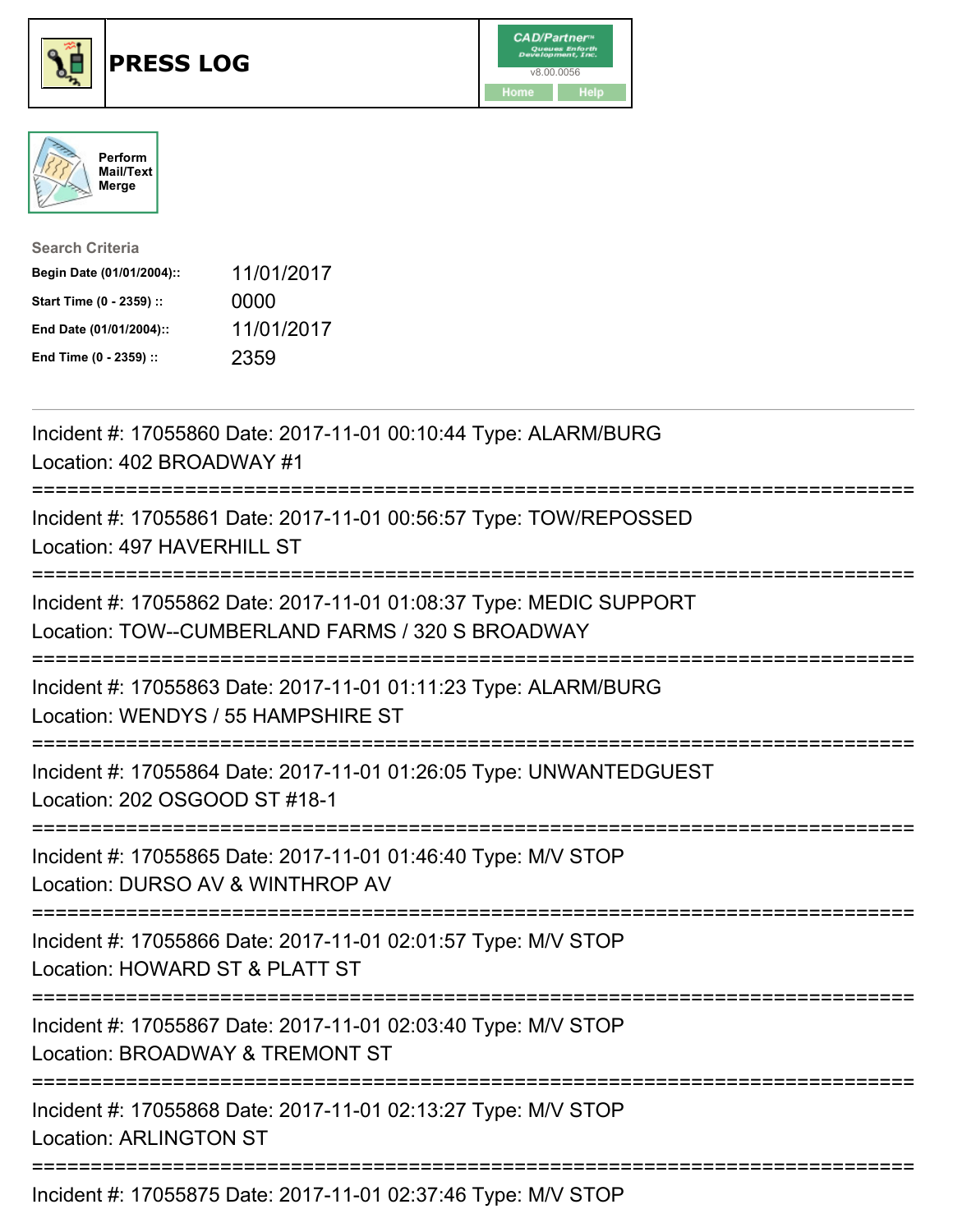| <b>Location: WINTHROP AV</b>                                                                                                            |
|-----------------------------------------------------------------------------------------------------------------------------------------|
| Incident #: 17055869 Date: 2017-11-01 02:38:05 Type: M/V STOP<br>Location: 320 SO BROADWAY                                              |
| Incident #: 17055870 Date: 2017-11-01 02:43:36 Type: M/V STOP<br>Location: ESSEX ST & LAWRENCE ST<br>==============================     |
| Incident #: 17055871 Date: 2017-11-01 02:45:48 Type: M/V STOP<br>Location: OSGOOD ST & SALEM ST                                         |
| Incident #: 17055872 Date: 2017-11-01 02:57:55 Type: M/V STOP<br><b>Location: BROADWAY</b>                                              |
| =============================<br>Incident #: 17055873 Date: 2017-11-01 03:02:36 Type: M/V STOP<br>Location: GROVE ST & PROSPECT ST      |
| Incident #: 17055874 Date: 2017-11-01 03:37:09 Type: ALARM/BURG<br>Location: WENDYS / 99 WINTHROP AV                                    |
| Incident #: 17055876 Date: 2017-11-01 03:50:39 Type: M/V STOP<br><b>Location: CENTRAL BRIDGE</b>                                        |
| :===============================<br>Incident #: 17055877 Date: 2017-11-01 03:55:35 Type: M/V STOP<br>Location: S UNION ST & WINTHROP AV |
| Incident #: 17055878 Date: 2017-11-01 04:04:39 Type: M/V STOP<br>Location: CHICKERING ST & WINTHROP AV                                  |
| Incident #: 17055879 Date: 2017-11-01 05:36:57 Type: MAL DAMAGE<br>Location: 112 MARSTON ST #417                                        |
| Incident #: 17055880 Date: 2017-11-01 06:47:55 Type: M/V STOP<br>Location: ESSEX ST & MILL ST                                           |
| Incident #: 17055881 Date: 2017-11-01 06:50:30 Type: ALARM/BURG<br>Location: MED RX / 360 MERRIMACK ST #SUITE 15                        |
| Incident #: 17055882 Date: 2017-11-01 06:57:18 Type: FIRE<br>Location: 14 S BOWDOIN ST                                                  |
| Incident #: 17055883 Date: 2017-11-01 07:15:59 Type: CLOSE STREET                                                                       |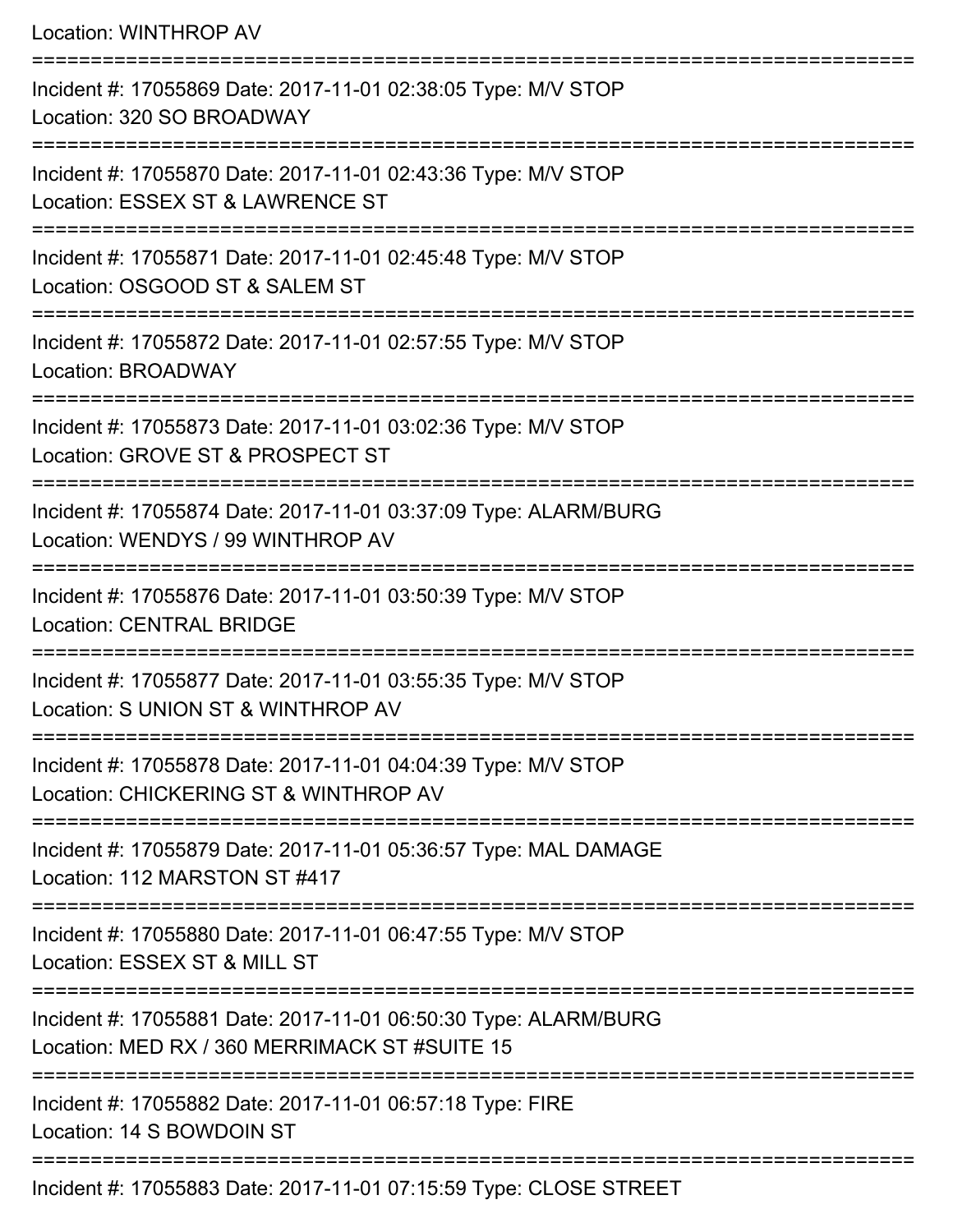| Incident #: 17055884 Date: 2017-11-01 07:35:28 Type: TRANSPORT<br>Location: 90 LOWELL ST                              |
|-----------------------------------------------------------------------------------------------------------------------|
| Incident #: 17055885 Date: 2017-11-01 07:38:26 Type: PARK & WALK<br>Location: 205 BROADWAY                            |
| Incident #: 17055886 Date: 2017-11-01 07:39:52 Type: MAL DAMAGE<br>Location: 32 BOWDOIN ST FL 2                       |
| Incident #: 17055887 Date: 2017-11-01 07:41:34 Type: ASSSIT AMBULANC<br>Location: 138 BOWDOIN ST                      |
| Incident #: 17055888 Date: 2017-11-01 08:04:08 Type: VIO CITY ORD<br>Location: 141 FARNHAM ST                         |
| Incident #: 17055889 Date: 2017-11-01 08:08:12 Type: GENERAL SERV<br>Location: 2 MUSEUM SQ                            |
| Incident #: 17055890 Date: 2017-11-01 08:10:35 Type: OUTSIDE WORK<br>Location: TOW / 2 MUSEUM SQ                      |
| Incident #: 17055891 Date: 2017-11-01 08:18:17 Type: ANIMAL COMPL<br>Location: PEARL AV & PEARL ST                    |
| Incident #: 17055892 Date: 2017-11-01 08:48:42 Type: SEIZED PROP<br>Location: GUILMETTE SCHOOL / 80 BODWELL ST        |
| Incident #: 17055893 Date: 2017-11-01 08:57:08 Type: M/V STOP<br>Location: HAMPSHIRE ST & LOWELL ST                   |
| Incident #: 17055894 Date: 2017-11-01 09:05:28 Type: 911 HANG UP<br>Location: GUILMETTE MIDDLE SCHOOL / 80 BODWELL ST |
| Incident #: 17055895 Date: 2017-11-01 09:10:52 Type: COURT DOC SERVE<br>Location: SPEEDWAY GAS / 615 BROADWAY         |
| Incident #: 17055896 Date: 2017-11-01 09:17:18 Type: M/V STOP<br>Location: TOW / 205 BROADWAY                         |
| Incident #: 17055897 Date: 2017-11-01 09:30:08 Type: UNWANTEDGUEST                                                    |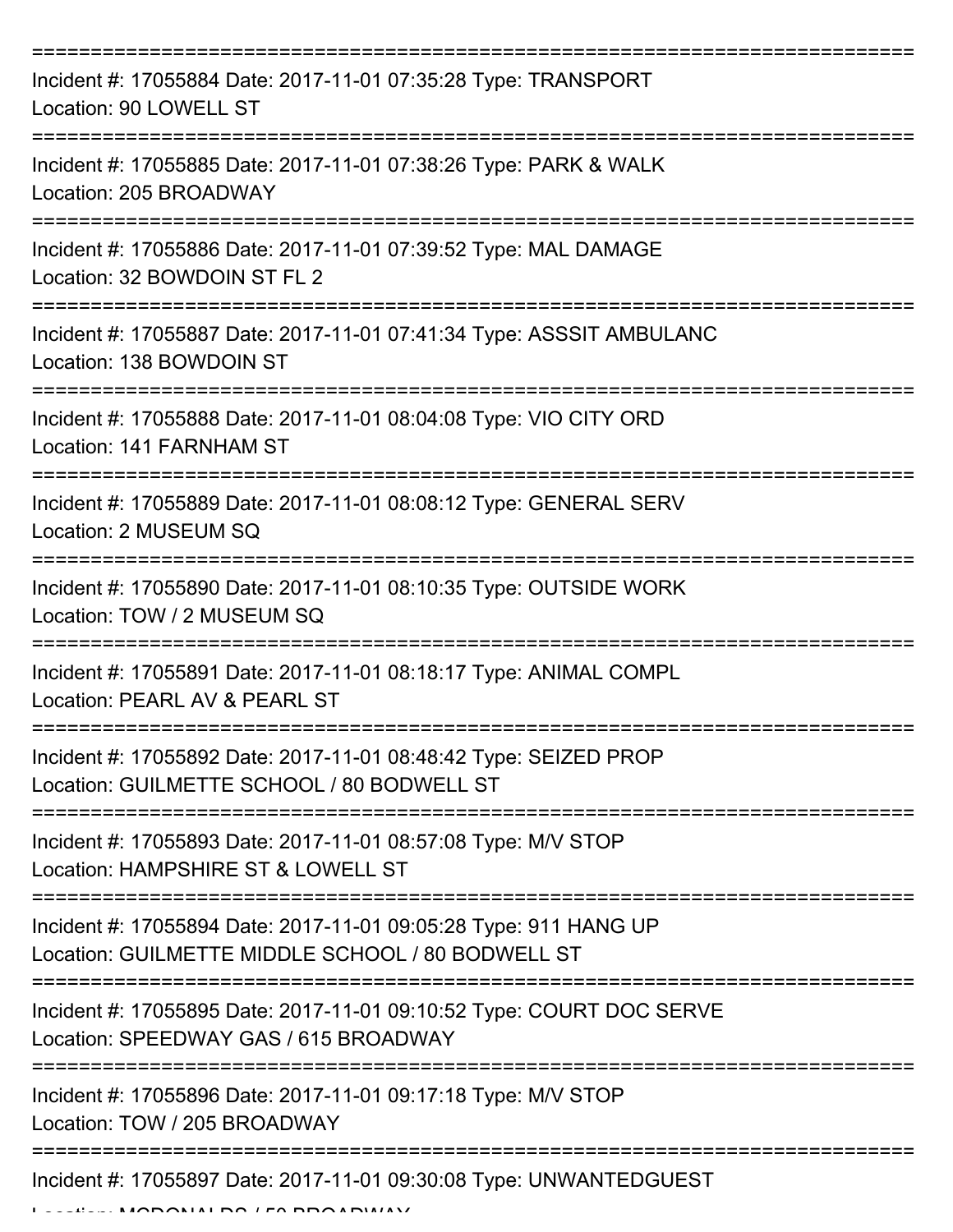| Incident #: 17055898 Date: 2017-11-01 09:34:16 Type: NOTIFICATION<br>Location: 45 MANCHESTER ST #3         |
|------------------------------------------------------------------------------------------------------------|
| Incident #: 17055899 Date: 2017-11-01 09:38:26 Type: TOW OF M/V<br>Location: FERRY ST & KATHERINE\         |
| Incident #: 17055900 Date: 2017-11-01 09:38:57 Type: PARK & WALK<br>Location: BROADWAY & CONCORD ST        |
| Incident #: 17055901 Date: 2017-11-01 09:45:51 Type: NOTIFICATION<br>Location: 238 WATER ST #E             |
| Incident #: 17055902 Date: 2017-11-01 09:48:01 Type: THREATS<br>Location: BROADWAY & ESSEX ST              |
| Incident #: 17055903 Date: 2017-11-01 10:03:22 Type: PARK & WALK<br>Location: BRADFORD ST & BROADWAY       |
| Incident #: 17055904 Date: 2017-11-01 10:05:34 Type: M/V STOP<br>Location: HAMPSHIRE ST & HAVERHILL ST     |
| Incident #: 17055905 Date: 2017-11-01 10:14:10 Type: ANIMAL COMPL<br>Location: RESERVOIR TER               |
| Incident #: 17055907 Date: 2017-11-01 10:23:48 Type: ASSSIT OTHER PD<br>Location: SARATOGA ST & STEARNS AV |
| Incident #: 17055906 Date: 2017-11-01 10:24:54 Type: M/V STOP<br>Location: AMESBURY ST & LOWELL ST         |
| Incident #: 17055908 Date: 2017-11-01 10:26:03 Type: M/V STOP<br>Location: BROADWAY & LOWELL ST            |
| Incident #: 17055909 Date: 2017-11-01 10:26:52 Type: M/V STOP<br>Location: CAMBRIDGE ST & WINTHROP AV      |
| Incident #: 17055910 Date: 2017-11-01 10:27:06 Type: SEX OFF PROG<br>Location: 1 GENERAL ST                |
| Incident #: 17055911 Date: 2017-11-01 10:34:06 Type: M/V STOP                                              |

Location: CAMBBIDGE ST & WINTHBOD AV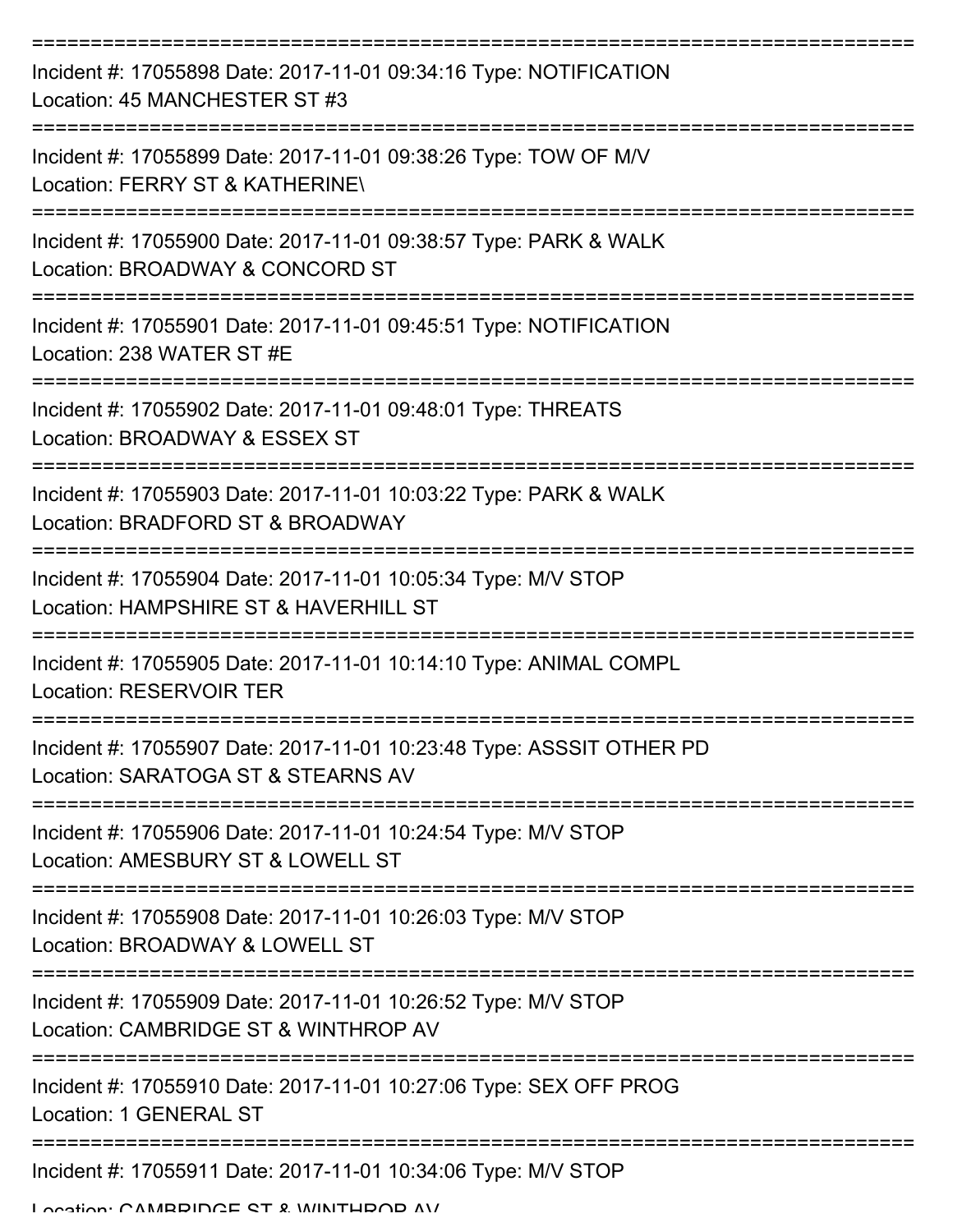| Incident #: 17055912 Date: 2017-11-01 10:34:42 Type: M/V STOP<br>Location: MERRIMACK ST & S UNION ST                        |
|-----------------------------------------------------------------------------------------------------------------------------|
| Incident #: 17055913 Date: 2017-11-01 10:34:53 Type: SUS PERS/MV<br>Location: ALLYN TER & BUSWELL ST                        |
| Incident #: 17055914 Date: 2017-11-01 10:40:50 Type: SUS PERS/MV<br>Location: 11 OXFORD ST                                  |
| Incident #: 17055915 Date: 2017-11-01 10:45:27 Type: M/V STOP<br>Location: 280 S UNION ST                                   |
| Incident #: 17055916 Date: 2017-11-01 10:51:46 Type: LARCENY/PAST<br>Location: 78 STATE STREET                              |
| Incident #: 17055917 Date: 2017-11-01 11:08:02 Type: AUTO ACC/NO PI<br>Location: BUNKERHILL ST & PARK ST                    |
| Incident #: 17055918 Date: 2017-11-01 11:09:32 Type: PARK & WALK<br>Location: BASSWOOD ST & HEMLOCK ST                      |
| Incident #: 17055919 Date: 2017-11-01 11:10:41 Type: M/V STOP<br>Location: BROADWAY & COMMON ST                             |
| Incident #: 17055920 Date: 2017-11-01 11:12:43 Type: SUS PERS/MV<br>Location: 361 BROADWAY                                  |
| Incident #: 17055921 Date: 2017-11-01 11:18:18 Type: M/V STOP<br>Location: 360 BROADWAY                                     |
| Incident #: 17055922 Date: 2017-11-01 11:21:18 Type: AUTO ACC/NO PI<br>Location: 122 AMESBURY ST                            |
| Incident #: 17055923 Date: 2017-11-01 11:24:08 Type: M/V STOP<br>Location: S UNION ST & SALEM ST                            |
| Incident #: 17055924 Date: 2017-11-01 11:30:06 Type: ALARM/BURG<br>Location: DISCOUNT LIQUOR MART / 103 BROADWAY            |
| ------------------------------<br>Incident #: 17055926 Date: 2017-11-01 11:31:56 Type: M/V STOP<br>Location: 298 S UNION ST |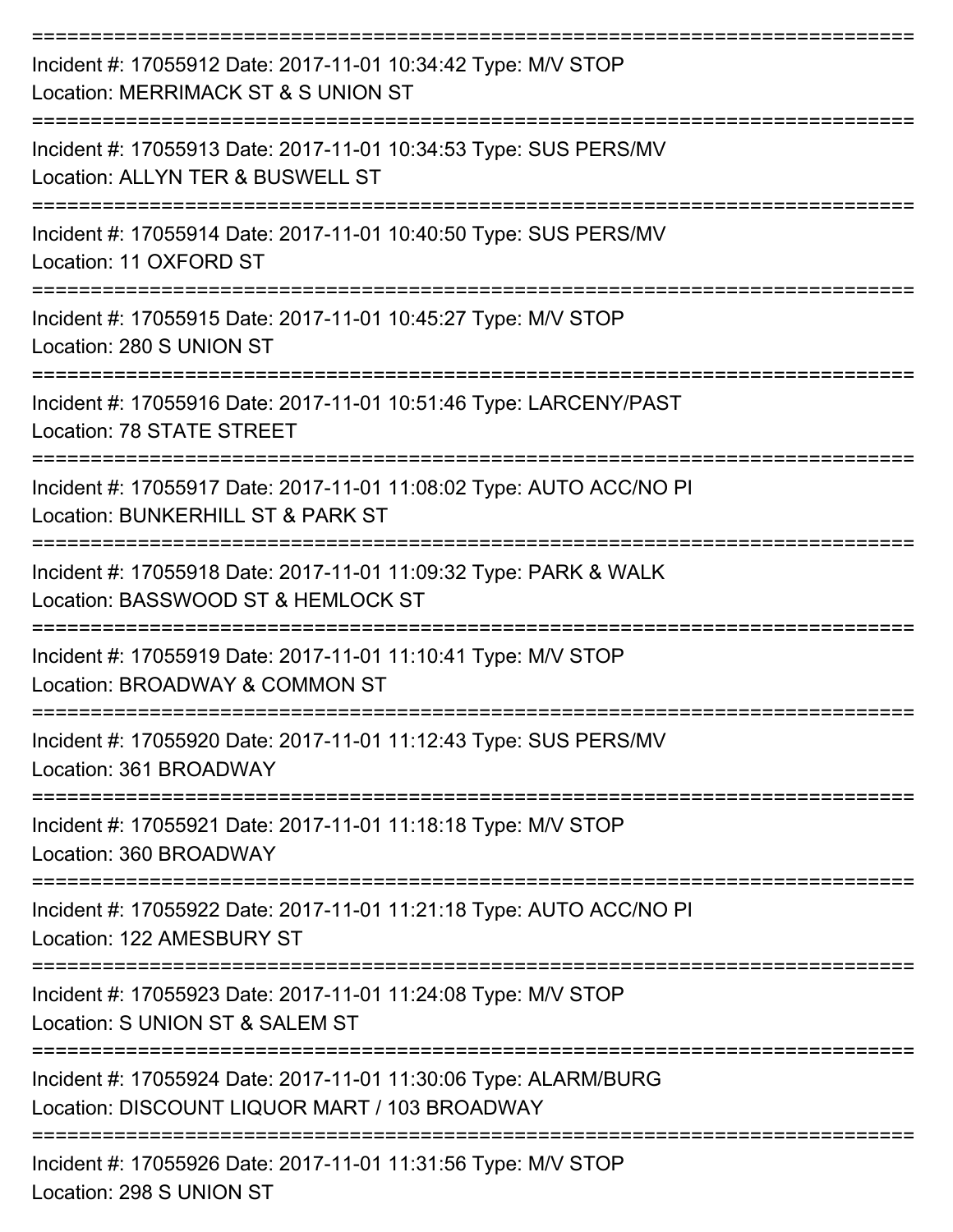| Incident #: 17055925 Date: 2017-11-01 11:32:03 Type: ALARM/BURG<br>Location: NEVILLE MEDICAL / 100 FRANKLIN ST                        |
|---------------------------------------------------------------------------------------------------------------------------------------|
| Incident #: 17055927 Date: 2017-11-01 11:34:05 Type: AUTO ACC/NO PI<br>Location: 55 BUNKERHILL ST                                     |
| Incident #: 17055928 Date: 2017-11-01 11:36:04 Type: ALARM/BURG<br>Location: NICKS PLACE / 195 LOWELL ST<br>;======================== |
| Incident #: 17055929 Date: 2017-11-01 11:36:18 Type: M/V STOP<br>Location: 280 MERRIMACK ST                                           |
| Incident #: 17055930 Date: 2017-11-01 11:38:58 Type: M/V STOP<br>Location: 111 S UNION ST                                             |
| Incident #: 17055931 Date: 2017-11-01 11:42:21 Type: SUICIDE ATTEMPT<br>Location: 42-44 MARBLE AV                                     |
| =================<br>Incident #: 17055932 Date: 2017-11-01 11:47:10 Type: M/V STOP<br>Location: COMMON ST & LAWRENCE ST               |
| Incident #: 17055933 Date: 2017-11-01 11:52:26 Type: MAL DAMAGE<br>Location: 34 DOYLE ST                                              |
| Incident #: 17055934 Date: 2017-11-01 12:01:43 Type: M/V STOP<br>Location: BRADFORD ST & HAMPSHIRE ST                                 |
| Incident #: 17055935 Date: 2017-11-01 12:13:59 Type: MEDIC SUPPORT<br>Location: WENDYS / 55 HAMPSHIRE ST                              |
| Incident #: 17055936 Date: 2017-11-01 12:15:05 Type: AUTO ACC/NO PI<br>Location: ANDOVER ST & BEACON ST                               |
| Incident #: 17055937 Date: 2017-11-01 12:16:09 Type: ANIMAL COMPL<br>Location: 201 WINTHROP AV                                        |
| Incident #: 17055938 Date: 2017-11-01 12:23:51 Type: TOW/REPOSSED<br>Location: 250 CANAL ST                                           |
| Incident #: 17055939 Date: 2017-11-01 12:29:36 Type: GENERAL SERV<br>Location: FERRY ST & WILLIAM ST                                  |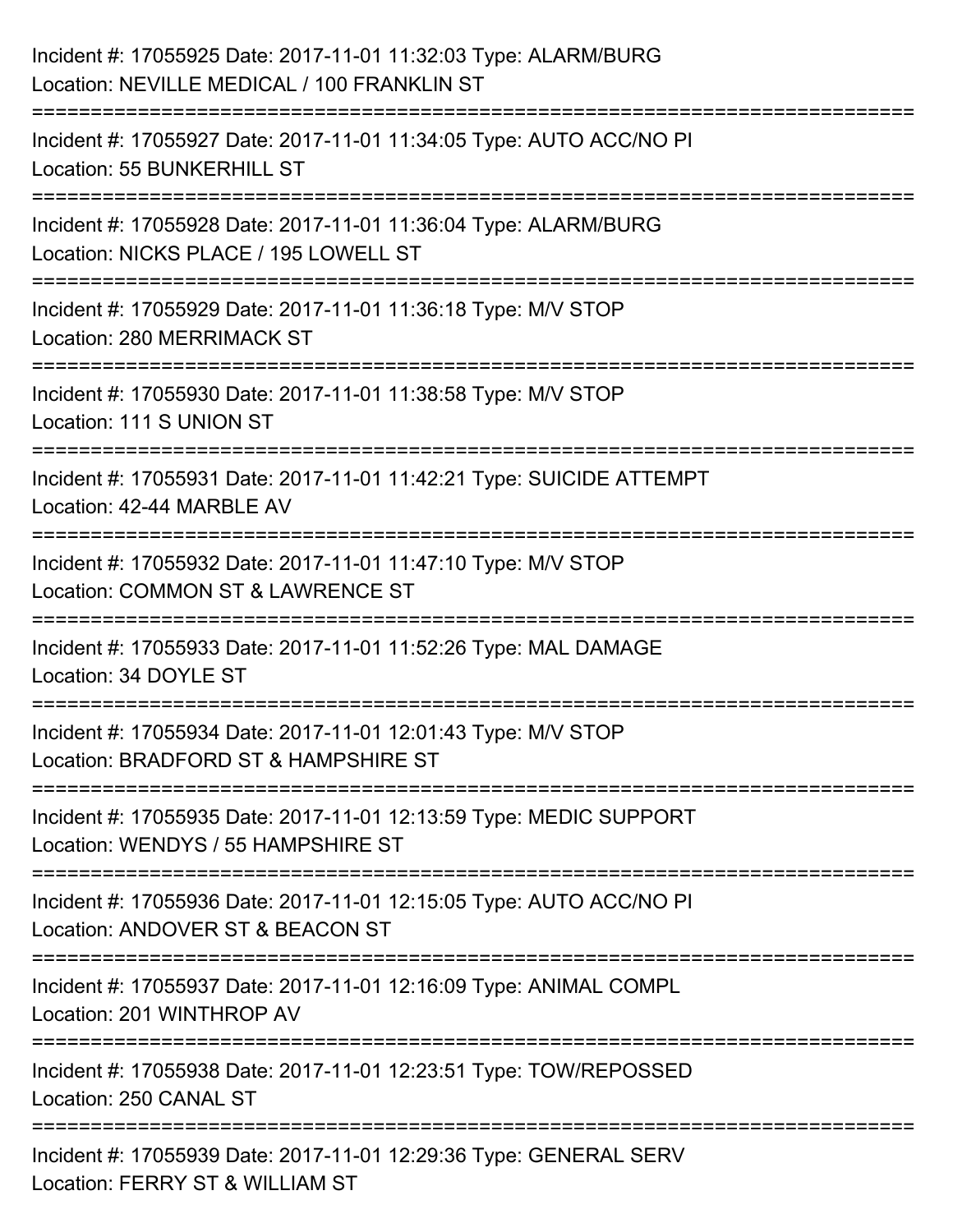| Incident #: 17055940 Date: 2017-11-01 12:31:26 Type: M/V STOP<br>Location: BRADFORD ST & FRANKLIN ST                       |
|----------------------------------------------------------------------------------------------------------------------------|
| Incident #: 17055941 Date: 2017-11-01 12:49:27 Type: WIRE DOWN<br>Location: 33 EATON ST                                    |
| Incident #: 17055942 Date: 2017-11-01 12:56:43 Type: M/V STOP<br>Location: HAVERHILL ST & MILTON ST                        |
| Incident #: 17055943 Date: 2017-11-01 12:57:12 Type: DISABLED MV<br>Location: BUNKERHILL ST & LAWRENCE ST                  |
| Incident #: 17055944 Date: 2017-11-01 13:01:10 Type: M/V STOP<br><b>Location: 280 MERRIMACK ST</b>                         |
| Incident #: 17055946 Date: 2017-11-01 13:06:22 Type: LOST PROPERTY<br>Location: 257 BROADWAY                               |
| Incident #: 17055945 Date: 2017-11-01 13:08:40 Type: ALARM/BURG<br>Location: BRIGGID REYES RESIDENCE / 103 HAVERHILL ST #1 |
| Incident #: 17055947 Date: 2017-11-01 13:29:50 Type: M/V STOP<br>Location: 169 HAVERHILL ST                                |
| Incident #: 17055948 Date: 2017-11-01 13:37:52 Type: AUTO ACC/NO PI<br>Location: 205 S BROADWAY<br>==================      |
| Incident #: 17055949 Date: 2017-11-01 13:43:02 Type: GENERAL SERV<br>Location: PROSPECT ST & PROSPECT CT                   |
| Incident #: 17055950 Date: 2017-11-01 13:43:44 Type: DRUG VIO<br>Location: AVON ST & SAUNDERS ST                           |
| Incident #: 17055951 Date: 2017-11-01 13:46:20 Type: DISTURBANCE<br>Location: 326 BROADWAY                                 |
| Incident #: 17055953 Date: 2017-11-01 13:47:12 Type: 911 HANG UP<br>Location: 37 BRUCE ST                                  |
| Incident #: 17055952 Date: 2017-11-01 13:47:34 Type: 209A/SERVE<br>Location: 420 HIGH ST                                   |

===========================================================================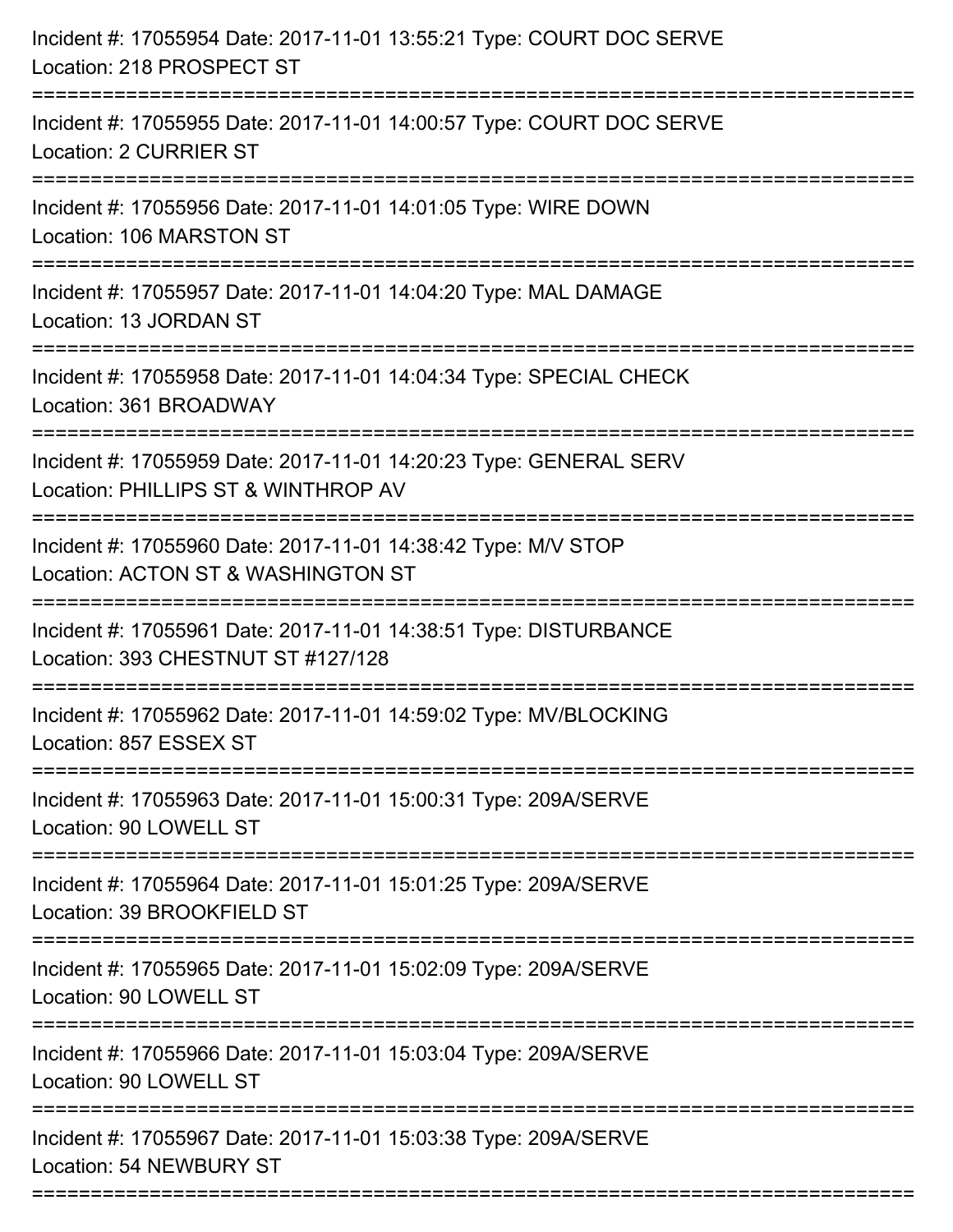Location: 27 KENDALL ST

| Incident #: 17055969 Date: 2017-11-01 15:05:07 Type: 209A/SERVE<br>Location: 90 LOWELL ST                                      |
|--------------------------------------------------------------------------------------------------------------------------------|
| Incident #: 17055970 Date: 2017-11-01 15:05:56 Type: 209A/SERVE<br>Location: 479 S BROADWAY                                    |
| Incident #: 17055971 Date: 2017-11-01 15:06:57 Type: 209A/SERVE<br>Location: 70 MELVIN ST                                      |
| Incident #: 17055972 Date: 2017-11-01 15:07:36 Type: 209A/SERVE<br>Location: 90 LOWELL ST<br>===================               |
| Incident #: 17055973 Date: 2017-11-01 15:08:24 Type: 209A/SERVE<br>Location: 90 LOWELL ST                                      |
| Incident #: 17055974 Date: 2017-11-01 15:09:00 Type: 209A/SERVE<br>Location: 63 JUNIPER ST                                     |
| Incident #: 17055975 Date: 2017-11-01 15:10:24 Type: 209A/SERVE<br>Location: 90 LOWELL ST                                      |
| Incident #: 17055976 Date: 2017-11-01 15:10:57 Type: 911 HANG UP<br>Location: GREATER LAWRENCE FAM.HLTH.CTR. / 34 HAVERHILL ST |
| Incident #: 17055977 Date: 2017-11-01 15:11:24 Type: 209A/SERVE<br>Location: 90 LOWELL ST                                      |
| Incident #: 17055978 Date: 2017-11-01 15:12:09 Type: 209A/SERVE<br>Location: 90 LOWELL ST                                      |
| Incident #: 17055979 Date: 2017-11-01 15:12:45 Type: 209A/SERVE<br>Location: 90 LOWELL ST                                      |
| Incident #: 17055980 Date: 2017-11-01 15:13:36 Type: 209A/SERVE<br>Location: 90 LOWELL ST                                      |
| Incident #: 17055981 Date: 2017-11-01 15:14:18 Type: 209A/SERVE<br>Location: 90 LOWELL ST                                      |
|                                                                                                                                |

Incident #: 17055982 Date: 2017 11 01 15:14:57 Type: 209A/SERVE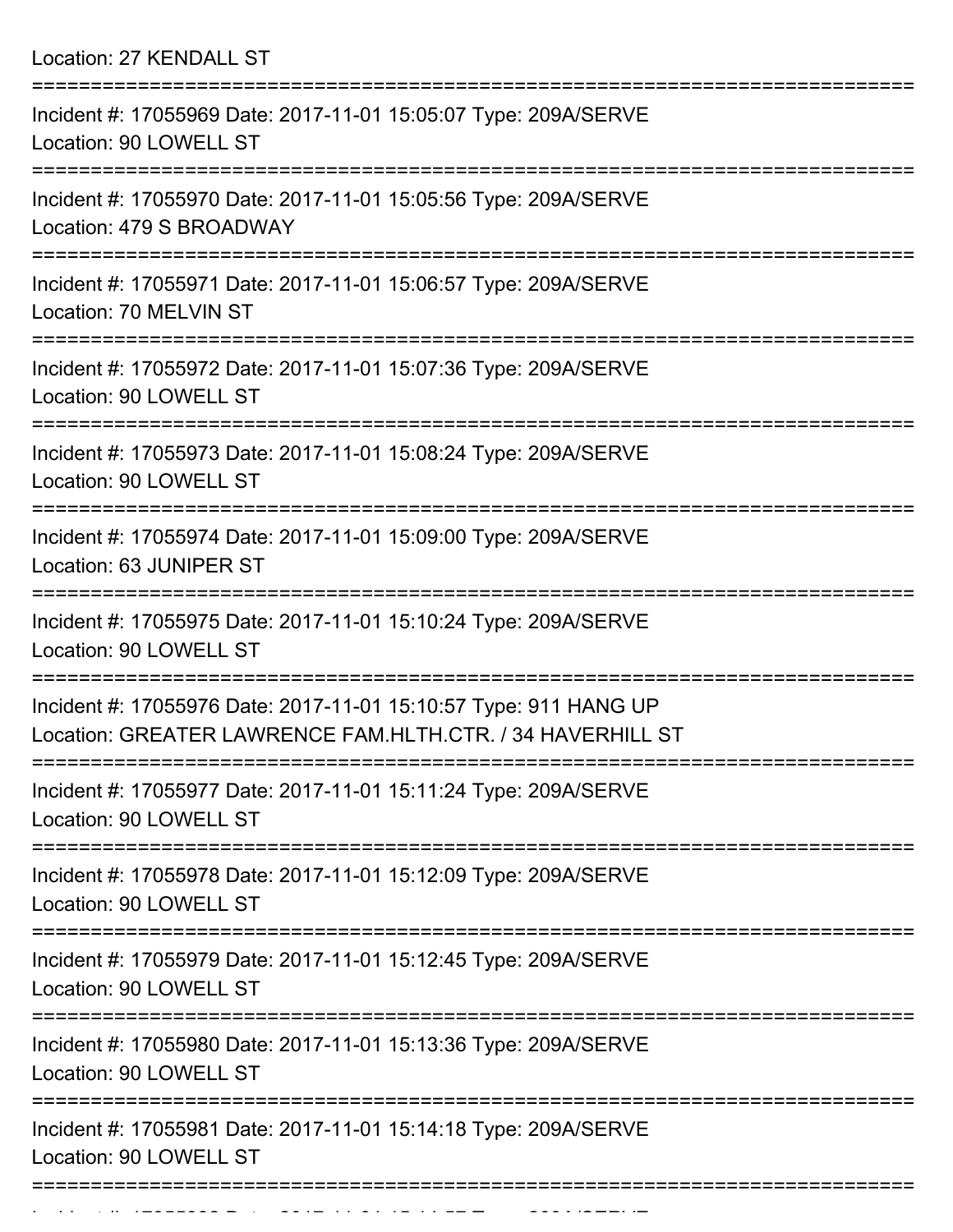| Incident #: 17055983 Date: 2017-11-01 15:15:33 Type: 209A/SERVE<br>Location: 90 LOWELL ST<br>Incident #: 17055984 Date: 2017-11-01 15:30:17 Type: M/V STOP<br>Location: 83 JACKSON ST<br>Incident #: 17055985 Date: 2017-11-01 15:49:40 Type: GENERAL SERV<br>Location: 50 BROADWAY<br>:=============================<br>Incident #: 17055986 Date: 2017-11-01 15:54:14 Type: M/V STOP<br>Location: 45 SALEM ST<br>Incident #: 17055987 Date: 2017-11-01 16:05:43 Type: MAN DOWN<br>Location: 107 S UNION ST<br>Incident #: 17055988 Date: 2017-11-01 16:18:49 Type: GENERAL SERV<br>Location: CITY PARKING LOT / COMMON ST<br>-----------------<br>Incident #: 17055989 Date: 2017-11-01 16:32:02 Type: MEDIC SUPPORT<br>Location: 25 PEARL ST<br>Incident #: 17055990 Date: 2017-11-01 16:32:26 Type: M/V STOP<br>Location: BOXFORD ST & WINTHROP AV<br>Incident #: 17055991 Date: 2017-11-01 16:36:06 Type: LARCENY/PAST<br>Location: 23 FARLEY ST<br>===================<br>Incident #: 17055992 Date: 2017-11-01 16:44:47 Type: MV/BLOCKING<br>Location: 129 TRENTON ST<br>Incident #: 17055993 Date: 2017-11-01 16:47:38 Type: M/V STOP<br>Location: 439 S UNION ST |
|---------------------------------------------------------------------------------------------------------------------------------------------------------------------------------------------------------------------------------------------------------------------------------------------------------------------------------------------------------------------------------------------------------------------------------------------------------------------------------------------------------------------------------------------------------------------------------------------------------------------------------------------------------------------------------------------------------------------------------------------------------------------------------------------------------------------------------------------------------------------------------------------------------------------------------------------------------------------------------------------------------------------------------------------------------------------------------------------------------------------------------------------------------------------------|
|                                                                                                                                                                                                                                                                                                                                                                                                                                                                                                                                                                                                                                                                                                                                                                                                                                                                                                                                                                                                                                                                                                                                                                           |
|                                                                                                                                                                                                                                                                                                                                                                                                                                                                                                                                                                                                                                                                                                                                                                                                                                                                                                                                                                                                                                                                                                                                                                           |
|                                                                                                                                                                                                                                                                                                                                                                                                                                                                                                                                                                                                                                                                                                                                                                                                                                                                                                                                                                                                                                                                                                                                                                           |
|                                                                                                                                                                                                                                                                                                                                                                                                                                                                                                                                                                                                                                                                                                                                                                                                                                                                                                                                                                                                                                                                                                                                                                           |
|                                                                                                                                                                                                                                                                                                                                                                                                                                                                                                                                                                                                                                                                                                                                                                                                                                                                                                                                                                                                                                                                                                                                                                           |
|                                                                                                                                                                                                                                                                                                                                                                                                                                                                                                                                                                                                                                                                                                                                                                                                                                                                                                                                                                                                                                                                                                                                                                           |
|                                                                                                                                                                                                                                                                                                                                                                                                                                                                                                                                                                                                                                                                                                                                                                                                                                                                                                                                                                                                                                                                                                                                                                           |
|                                                                                                                                                                                                                                                                                                                                                                                                                                                                                                                                                                                                                                                                                                                                                                                                                                                                                                                                                                                                                                                                                                                                                                           |
|                                                                                                                                                                                                                                                                                                                                                                                                                                                                                                                                                                                                                                                                                                                                                                                                                                                                                                                                                                                                                                                                                                                                                                           |
|                                                                                                                                                                                                                                                                                                                                                                                                                                                                                                                                                                                                                                                                                                                                                                                                                                                                                                                                                                                                                                                                                                                                                                           |
|                                                                                                                                                                                                                                                                                                                                                                                                                                                                                                                                                                                                                                                                                                                                                                                                                                                                                                                                                                                                                                                                                                                                                                           |
| Incident #: 17055994 Date: 2017-11-01 16:51:29 Type: ALARM/BURG<br>Location: ANESTIS METAL CORP / 48-50 MEDFORD ST                                                                                                                                                                                                                                                                                                                                                                                                                                                                                                                                                                                                                                                                                                                                                                                                                                                                                                                                                                                                                                                        |
| Incident #: 17055995 Date: 2017-11-01 16:56:11 Type: M/V STOP<br>Location: GRAFTON ST & WINTHROP AV                                                                                                                                                                                                                                                                                                                                                                                                                                                                                                                                                                                                                                                                                                                                                                                                                                                                                                                                                                                                                                                                       |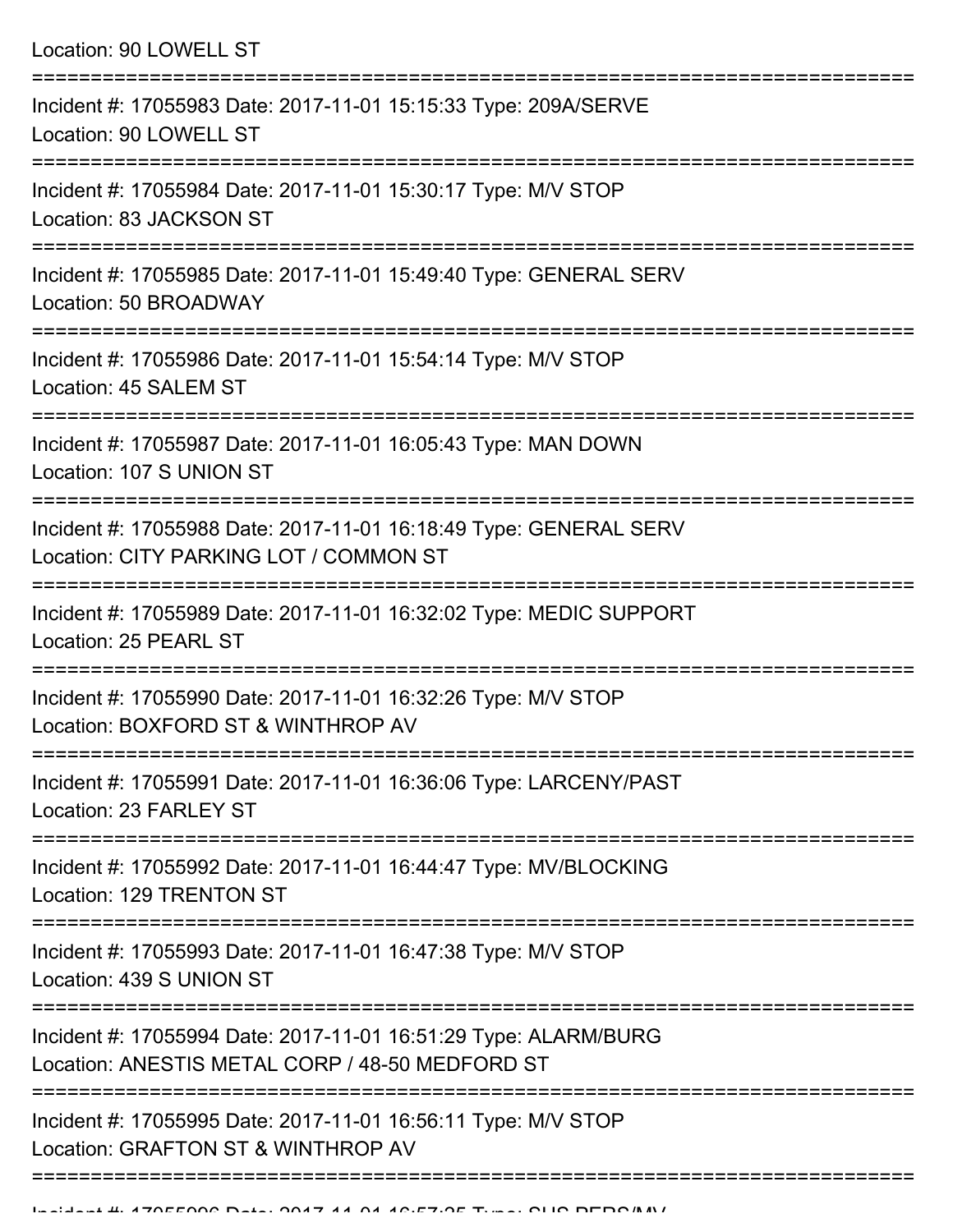Location: 24 TRINITY ST

| Incident #: 17055997 Date: 2017-11-01 16:58:25 Type: ALARM/BURG<br>Location: SONYA FLORES RESIDENCE / 86 LEXINGTON ST |
|-----------------------------------------------------------------------------------------------------------------------|
| Incident #: 17055998 Date: 2017-11-01 17:02:35 Type: M/V STOP<br>Location: BROADWAY & LOWELL ST                       |
| Incident #: 17056000 Date: 2017-11-01 17:08:22 Type: ANNOYING CALLS<br>Location: 83 WATER ST                          |
| Incident #: 17055999 Date: 2017-11-01 17:10:47 Type: SUICIDE ATTEMPT<br>Location: 1 BEACON AV #223                    |
| Incident #: 17056001 Date: 2017-11-01 17:13:48 Type: M/V STOP<br>Location: JAMAICA ST & S UNION ST                    |
| Incident #: 17056002 Date: 2017-11-01 17:15:22 Type: MISSING PERS<br>Location: GUILMETTE MIDDLE / 80 BODWELL ST       |
| Incident #: 17056003 Date: 2017-11-01 17:21:46 Type: M/V STOP<br>Location: BOXFORD ST & S UNION ST                    |
| Incident #: 17056004 Date: 2017-11-01 17:25:18 Type: VIO 209A<br>Location: 162 WEST ST #2                             |
| Incident #: 17056005 Date: 2017-11-01 17:30:01 Type: M/V STOP<br>Location: ANDOVER ST & BLANCHARD ST                  |
| Incident #: 17056006 Date: 2017-11-01 17:39:13 Type: DISABLED MV<br><b>Location: FALLS BRIDGE</b>                     |
| Incident #: 17056007 Date: 2017-11-01 17:41:00 Type: SUS PERS/MV<br>Location: ALMA ST & ERVING AV                     |
| Incident #: 17056008 Date: 2017-11-01 17:43:09 Type: M/V STOP<br>Location: MERRIMACK ST & S BROADWAY                  |
| Incident #: 17056009 Date: 2017-11-01 17:51:31 Type: M/V STOP<br>Location: 211 MERRIMACK ST                           |
| Incident #: 17056010 Date: 2017-11-01 17:53:55 Type: MISSING PERS                                                     |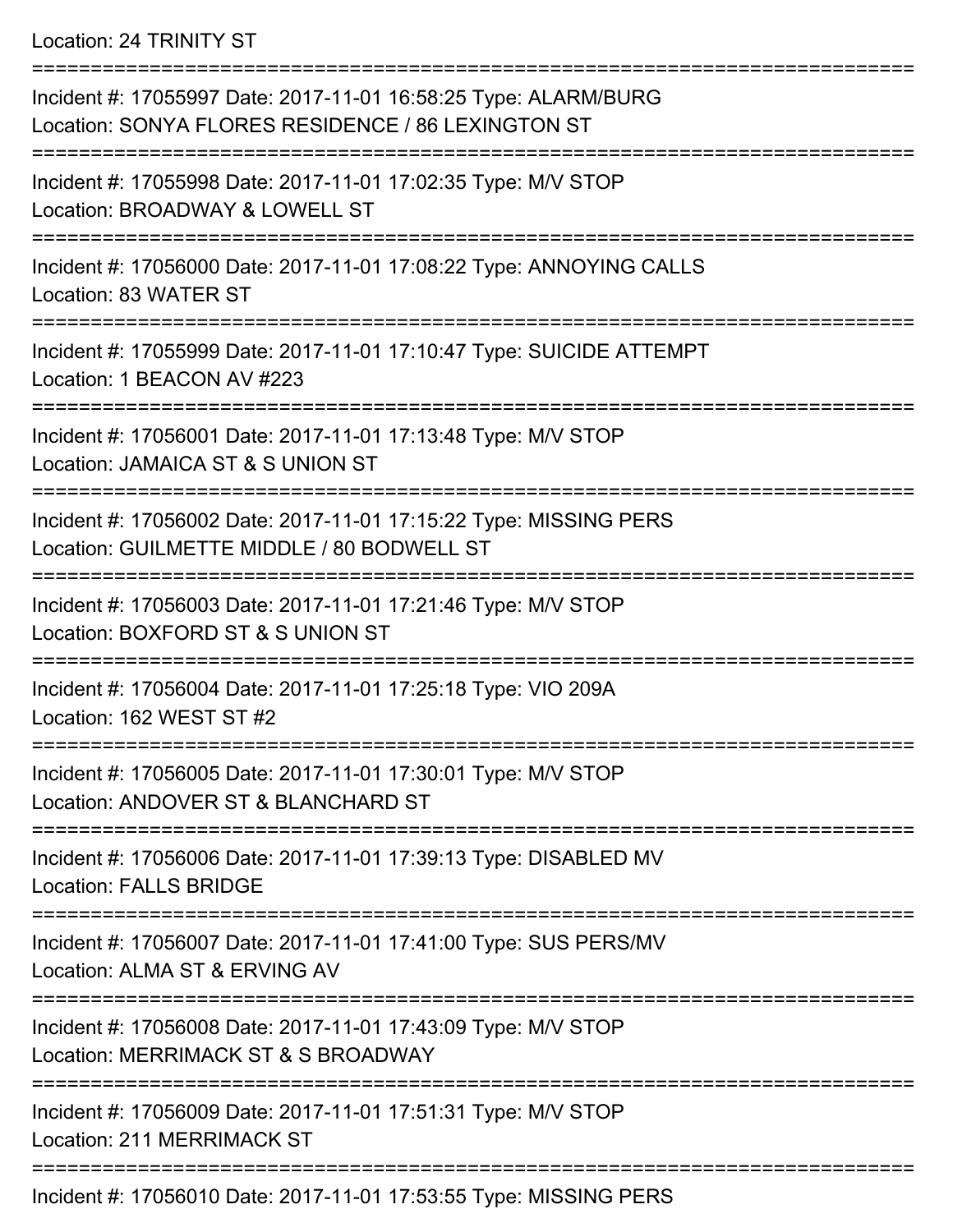| Incident #: 17056011 Date: 2017-11-01 17:54:36 Type: MISSING PERS<br>Location: LAWRENCE HIGH SCHOOL / 70 N PARISH RD<br>========================== |
|----------------------------------------------------------------------------------------------------------------------------------------------------|
| Incident #: 17056012 Date: 2017-11-01 17:59:47 Type: TOW OF M/V<br>Location: 108 THOREAU WAY                                                       |
| Incident #: 17056013 Date: 2017-11-01 18:05:01 Type: DRUG VIO<br>Location: ERVING AV & SARATOGA ST                                                 |
| Incident #: 17056014 Date: 2017-11-01 18:14:06 Type: MEDIC SUPPORT<br>Location: 61 TENNEY ST                                                       |
| Incident #: 17056015 Date: 2017-11-01 18:15:56 Type: MEDIC SUPPORT<br>Location: 237 PROSPECT ST                                                    |
| Incident #: 17056017 Date: 2017-11-01 18:17:46 Type: GENERAL SERV<br>Location: ELM ST & HAMPSHIRE ST                                               |
| Incident #: 17056016 Date: 2017-11-01 18:22:59 Type: M/V STOP<br>Location: 52 MARGIN ST                                                            |
| Incident #: 17056018 Date: 2017-11-01 18:30:42 Type: M/V STOP<br>Location: AVON ST & E HAVERHILL ST                                                |
| Incident #: 17056019 Date: 2017-11-01 18:31:39 Type: MAN DOWN<br>Location: HAVERHILL ST & LAWRENCE ST                                              |
| Incident #: 17056020 Date: 2017-11-01 18:37:31 Type: M/V STOP<br>Location: BERKELEY ST & BRUCE ST                                                  |
| Incident #: 17056021 Date: 2017-11-01 18:39:28 Type: DISTURBANCE<br>Location: 97 WOODLAND ST                                                       |
| Incident #: 17056022 Date: 2017-11-01 18:49:30 Type: MEDIC SUPPORT<br>Location: 70 N PARISH RD                                                     |
| Incident #: 17056023 Date: 2017-11-01 19:02:33 Type: M/V STOP<br>Location: 155 EXCHANGE ST                                                         |
| Incident #: 17056024 Date: 2017-11-01 19:17:55 Type: M/V STOP                                                                                      |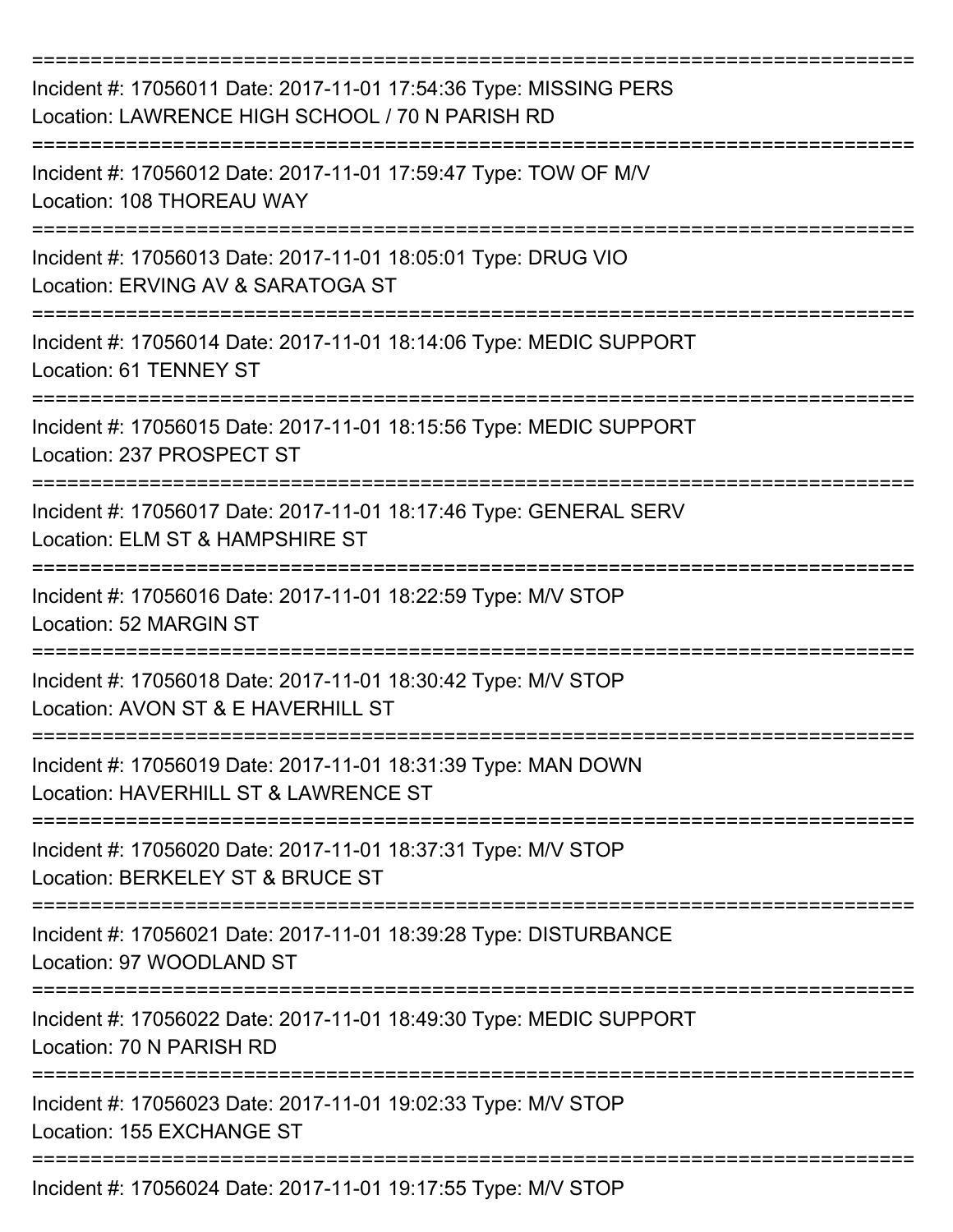| Incident #: 17056025 Date: 2017-11-01 19:22:32 Type: M/V STOP<br>Location: 133 MYRTLE ST                             |
|----------------------------------------------------------------------------------------------------------------------|
| Incident #: 17056026 Date: 2017-11-01 19:44:14 Type: ALARM/BURG<br>Location: COMMUNITY DAY CARE / 7 BALLARD WY       |
| Incident #: 17056027 Date: 2017-11-01 19:51:48 Type: NEIGHBOR PROB<br>Location: 206 PARK ST                          |
| Incident #: 17056028 Date: 2017-11-01 19:54:41 Type: CK WELL BEING<br>Location: BREAD + ROSES / 58 NEWBURY ST        |
| Incident #: 17056029 Date: 2017-11-01 20:06:43 Type: M/V STOP<br>Location: HAVERHILL ST & NEWBURY ST                 |
| Incident #: 17056030 Date: 2017-11-01 20:16:41 Type: A&B D/W PAST<br>Location: 33 WATER ST                           |
| Incident #: 17056031 Date: 2017-11-01 20:17:47 Type: ALARM/BURG<br>Location: COMMUNITY DAY CARE / 7 BALLARD WY       |
| Incident #: 17056032 Date: 2017-11-01 20:19:49 Type: GENERAL SERV<br>Location: 52 OAK ST FL 1                        |
| Incident #: 17056033 Date: 2017-11-01 20:19:57 Type: PARK & WALK<br><b>Location: HANCOCK ST</b>                      |
| Incident #: 17056034 Date: 2017-11-01 20:20:15 Type: ALARM/BURG<br>Location: DEN ROCK CLUB HOUSE / 1 RIVER POINTE WY |
| Incident #: 17056035 Date: 2017-11-01 20:42:31 Type: DRUG VIO<br>Location: PARK ST & WILLOW ST                       |
| Incident #: 17056036 Date: 2017-11-01 20:44:43 Type: PARK & WALK<br>Location: MERRIMACK COURTS / ESSEX ST            |
| Incident #: 17056037 Date: 2017-11-01 20:52:18 Type: LOUD NOISE<br><b>Location: 139 FRANKLIN ST</b>                  |
| Incident #: 17056038 Date: 2017-11-01 21:01:38 Type: ALARM/BURG<br>DENDAAI/ ALLIB HAHAE / 4 DILIED DAINEE MA/        |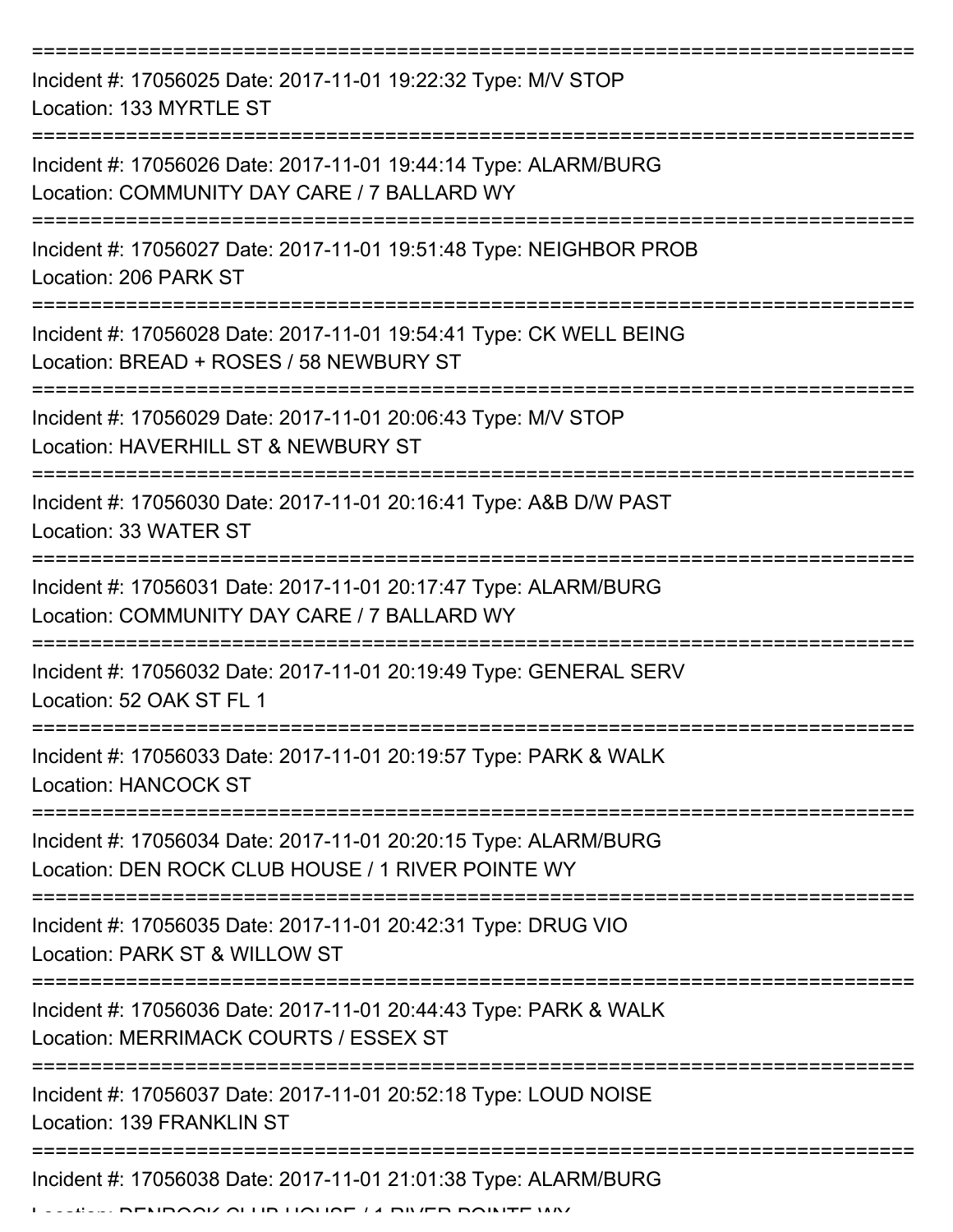| Incident #: 17056039 Date: 2017-11-01 21:17:02 Type: MAL DAMG PROG<br>Location: 10 CANTON ST FL 2                   |
|---------------------------------------------------------------------------------------------------------------------|
| Incident #: 17056040 Date: 2017-11-01 21:31:26 Type: SHOTS FIRED<br>Location: PARTHUM SCHOOL / 255 E HAVERHILL ST   |
| Incident #: 17056041 Date: 2017-11-01 21:39:10 Type: WOMAN DOWN<br>Location: 53 WEST ST                             |
| Incident #: 17056042 Date: 2017-11-01 21:39:53 Type: ALARM/BURG<br>Location: 1 RIVER POINTE WY                      |
| Incident #: 17056043 Date: 2017-11-01 21:50:51 Type: SHOPLIFTING<br>Location: RICHDALE / 53 S BROADWAY              |
| Incident #: 17056044 Date: 2017-11-01 22:04:25 Type: M/V STOP<br>Location: CENTRE ST & HAMPSHIRE ST                 |
| Incident #: 17056045 Date: 2017-11-01 22:15:00 Type: STOL/MV/PAS<br>Location: BENNINGTON ST & MYRTLE ST             |
| Incident #: 17056046 Date: 2017-11-01 22:26:25 Type: M/V STOP<br>Location: 78 CROSS ST                              |
| Incident #: 17056047 Date: 2017-11-01 22:36:25 Type: M/V STOP<br>Location: AMESBURY ST & LEBANON ST                 |
| Incident #: 17056048 Date: 2017-11-01 22:47:06 Type: LARCENY/MV/PROG<br>Location: PAISANO'S / 265 MERRIMACK ST      |
| Incident #: 17056049 Date: 2017-11-01 22:57:53 Type: SPECIAL CHECK<br>Location: PARTHUM SCHOOL / 255 E HAVERHILL ST |
| Incident #: 17056050 Date: 2017-11-01 23:12:33 Type: SUICIDE ATTEMPT<br>Location: 20D ALLSTON ST                    |
| Incident #: 17056051 Date: 2017-11-01 23:17:35 Type: INVESTIGATION<br>Location: 20 ELLIS ST                         |
| Incident #: 17056052 Date: 2017-11-01 23:28:00 Type: A&B PAST                                                       |

Location: 57 IACKSON ST